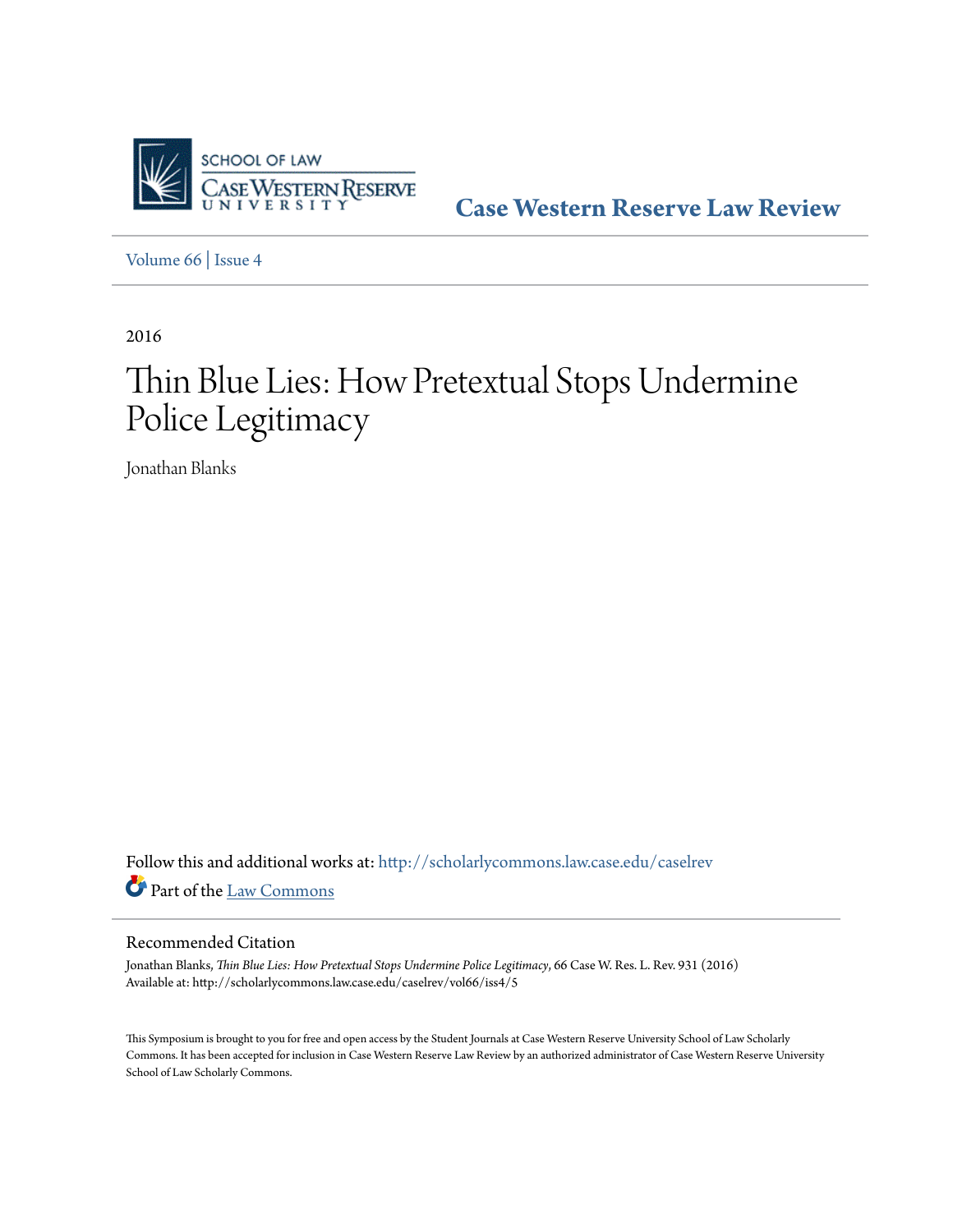# THIN BLUE LIES: HOW PRETEXTUAL STOPS UNDERMINE POLICE LEGITIMACY

# *Jonathan Blanks*†

#### **CONTENTS**

| V. THE PRETEXTUAL STOP IS A DISHONEST PRACTICE INCOMPATIBLE |
|-------------------------------------------------------------|
|                                                             |
| VII. LEGAL REFORM AND "LEGITIMACY-BASED LAW ENFORCEMENT     |
|                                                             |

#### **INTRODUCTION**

Henry Hart wrote that the criminal law serves as "the foundation of a free society's effort to build up each individual's sense of responsebility as a guide and stimulus to the constructive development of his capacity for effectual and fruitful decision."1 Police officers are the most emblematic and visible representatives of the criminal law that the average, law-abiding citizen encounters. If Hart's assertion is correct, then the police force must serve a prominent role in the quality of that foundation for individuals in a community. And if the legitimacy of that force is compromised by unequal enforcement of law, unwarranted criminal suspicion, and erosion of constitutional rights, the community suffers both from the inequity of law and an attack on the moral underpinnings of the community.

Recent Black Lives Matter and similar protests in Baltimore, Maryland; Ferguson, Missouri; New York City, New York and many other municipalities demonstrate that many police departments are lacking

<sup>†</sup> Research associate in the Cato Institute's Project on Criminal Justice and managing editor of PoliceMisconduct.net.

<sup>1.</sup> Henry M. Hart Jr., *The Aims of the Criminal Law*, *in* In the Name of Justice: Leading Experts Reexamine the Classic Article "The Aims of the Criminal Law" 1, 10 (Timothy Lynch ed., Cato Institute 2009).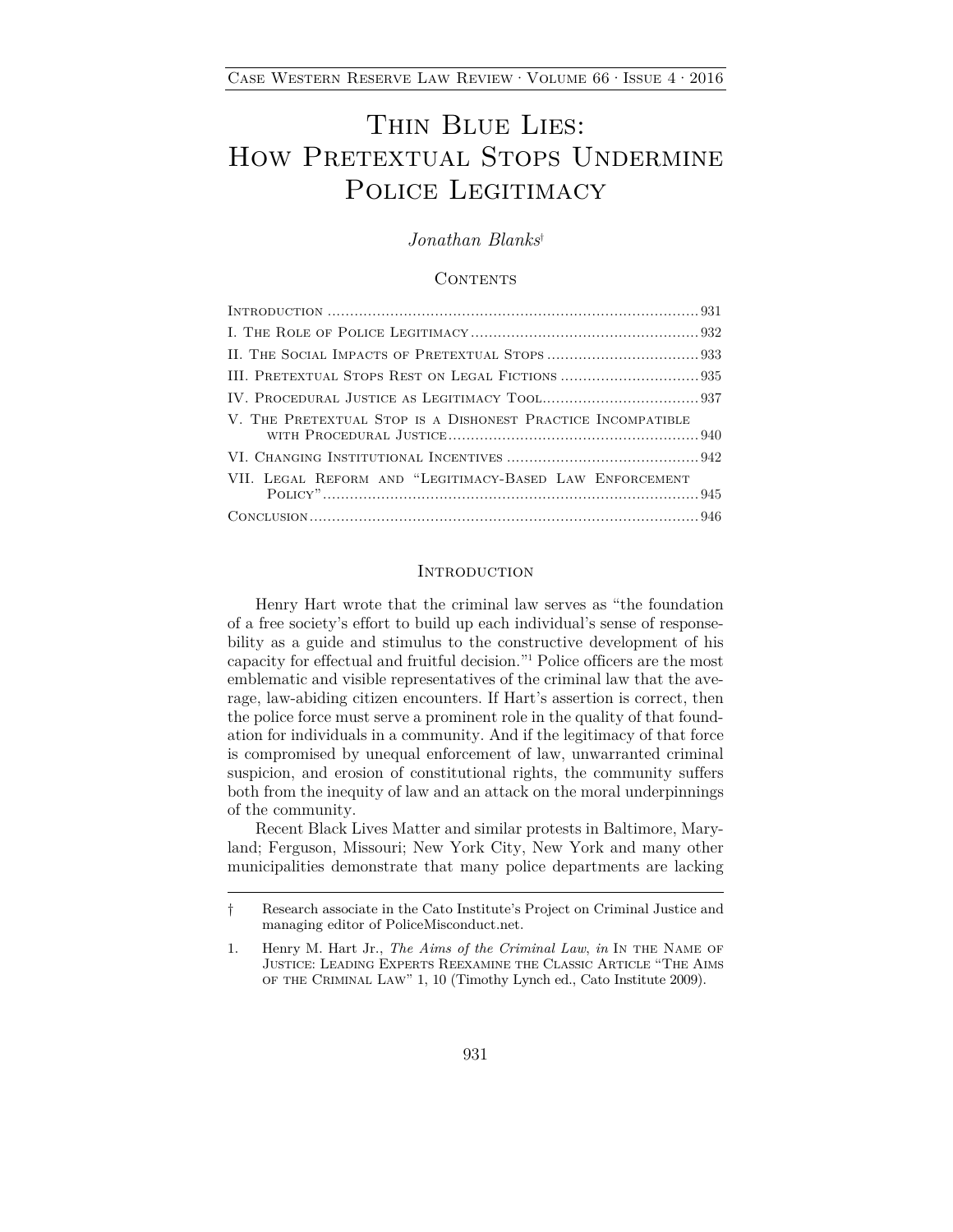legitimacy in the eyes of many people they are sworn to protect and serve. This is particularly true for African Americans. Some of the underlying conflict is no doubt historical, as police and communities of color have been in tension as long as they have coexisted. To this day, African Americans continue to have lower trust in law enforcement<sup>2</sup> and report more negative traffic stop experiences with police (relative to population) than white Americans.3 It would be simpler to attribute these phenomena to individual racism—whether they are due to overt discrimination or implicit race bias—than to deal with them as systemic problems because, in theory anyway, getting rid of a few officers is easier than revamping the way a police organization operates.

*Whren v. United States*<sup>4</sup> clarified the Supreme Court's support of the practice of pretextual stops—using minor traffic violations as a reason to stop a person in order to investigate suspicious activity. However, a tactic's legality does not make it inherently ethical, just, or effective. The following essay considers the role of pretextual stops in relation to police departments' relationship with minority communities, particularly black communities. I argue that pretextual stops are one part of a larger and deeply troubling mélange of legal fictions, intentional deception of the innocent, and perverse incentives that undermine the perceptions of legitimacy of law enforcement, particularly for black Americans. As a partial remedy to the larger problem of police legitimacy in black communities, I contend the use of pretextual stops ought to be severely curtailed or eliminated outright in order to improve police relationships with African Americans.

#### I. The Role of Police Legitimacy

Compliance with the law is a voluntary exercise in a free society, and governments have limited capability to increase that compliance.

[P]olice stops also divide Americans into two groups. On the one side are people for whom police stops are the signal form of surveillance and legal racial subordination. This group is populated largely by African Americans and other racial minorities. On the other side are people for whom police stops are annoyances that, at worst, yield expensive traffic tickets, but which also reaffirm the driver's place as a full citizen in a rule-regulated society. This group is populated largely by whites.

Charles R. Epp, Steven Maynard-Moody & Donald P. Haider-Markel, Pulled Over: How Police Stops Define Race and Citizenship 150 (John M. Conley & Lynn Mather eds., 2014).

<sup>2.</sup> Jeffery M. Jones, *Urban Blacks in U.S. Have Little Confidence in Police*, Gallup (Dec. 8, 2014), http://www.gallup.com/poll/179909/urban-blackslittle-confidence-police.aspx [https://perma.cc/PRJ8-RE3H].

<sup>3.</sup> On author observed:

<sup>4. 517</sup> U.S. 806 (1996).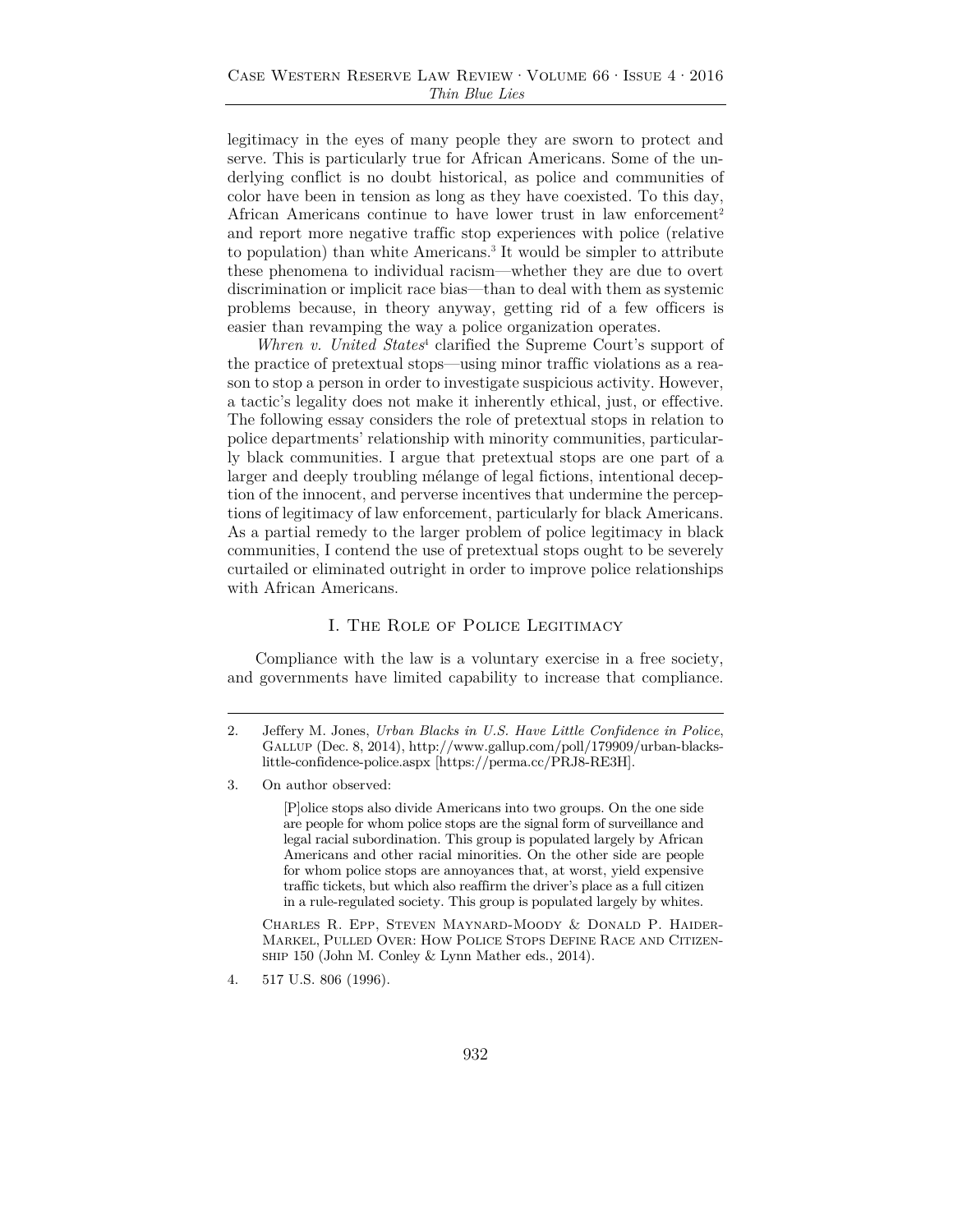That said, in a functional and lawful society, most people follow most of the laws most of the time. The two dominant methods the government can use to encourage compliance with the law are deterrence through fear and cooperation through legitimacy. Very basically summarized, the former assumes individuals fear punishment for violating the law; the latter relies on an individual's acceptance of the legitimacy of the government or its agents that create and enforce those laws.<sup>5</sup>

Deterrence plays a role in policing, but that role may currently be too large relative to its effectiveness<sup> $6$ </sup> in many cities. For the purposes of this essay, assume that aggressive enforcement of the law through traffic and pedestrian stops is, in part, a stratagem for deterring crime and the carrying of contraband and that there is a positive effect on crime reduction. But heavy enforcement in areas that have been and continue to suffer high crime strongly suggests that such deterrencethrough-enforcement has its limits.7 This deterrence may also have unintended costs by sowing or reifying mistrust—thereby undercutting the legitimacy—of the police in black communities. Taking the findings further then, if the presence of legitimacy *increases* compliance with the law, the absence or diminishment of legitimacy may *decrease* compliance with the law. Aggressive policing that undermines police legitimacy may have negative effects on public safety and crime rates. Thus, improving police legitimacy may be just as important to the communities as it is to the relationship between those communities and the police.

#### II. The Social Impacts of Pretextual Stops

Research by Professor Charles Epp and others from the University of Kansas suggests that traffic stops have no effect on drivers' trust in police from drivers who get caught speeding when they believe they were treated fairly, regardless of race.<sup>8</sup> Epp's research suggests that despite generally higher levels of distrust that blacks feel toward police, being stopped for unambiguously running afoul of the law has no effect

<sup>5.</sup> *See* Tracey Meares, *The Legitimacy of Police Among Young African-American Men*, 92 Marq. L. Rev. 651, 656–59 (2009) (discussing deterrence theory versus legitimacy theory).

<sup>6.</sup> *See* Tom R. Tyler, Why People Obey the Law 59 (1990) (noting that the results of one empirical experiment that showed the influence of legitimacy was about five times greater on compliance than deterrence).

<sup>7.</sup> *See* Jeffery Fagan & Tom R. Tyler, *Policing, Order Maintenance and Legitimacy*, *in* Policing in Central and Eastern Europe: Dilemmas of Contemporary Criminal Justice 39, 39 (Gorazd Mesko, Milan Pagon, & Bojan Dobovsek eds., 2004), https://www.ncjrs.gov/pdffiles1/nij/Mesko/ 207975.pdf ("While there is evidence that deterrence works, the same body of research evidence points to difficulties with deterrence strategies that lead them to be far from optimal approaches to social order maintenance.").

<sup>8.</sup> Epp, Maynard-Moody & Haider-Markel, *supra* note 3, at 143.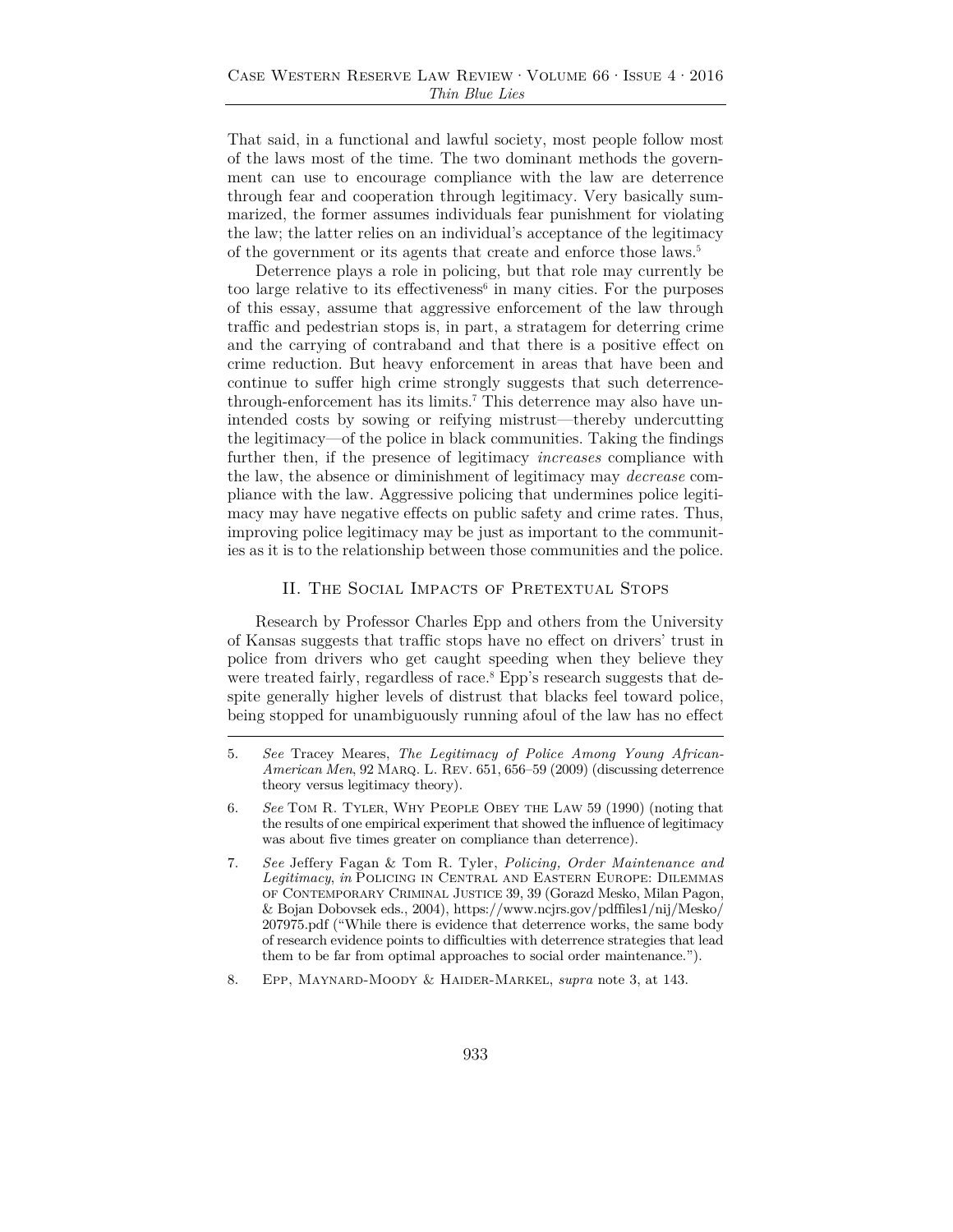on trust (and, consequently, legitimacy) of law enforcement. Although black drivers were more likely to receive tickets than white drivers, that difference was not found to be statistically significant.<sup>9</sup> And while blacks were more likely than whites to be placed in handcuffs or be arrested as a result of a traffic safety stop at a statistically significant difference,<sup>10</sup> the traffic safety stops did not produce racially disparate impact in the trust of police.11 Moreover, researchers found that whites were more likely to be stopped for excessive speeding and other traffic safety reasons, but blacks were far more likely to be stopped for investigatory stops or given no reason at all for being pulled over.<sup>12</sup>

The Kansas researchers also found that pretextual investigatory stops—such as those condoned by *Whren*—contributed heavily to police mistrust and ill-will by African Americans.13 Their data, taken from a sample of traffic stops in Kansas City and published in their book *Pulled Over*, showed that white and black drivers generally felt the traffic safety stops were legitimate because they knew they were pulled over for speeding and were most often treated in a way they viewed was fair.<sup>14</sup> However, when the stop was for a minor infraction and led to the officer asking prying questions and requesting to search the vehicle, the stops engendered hostility and resentment among all races, but particularly among African Americans and Latinos—who were stopped much more often for investigatory purposes—whether or not the officer was polite and respectful.<sup>15</sup>

In those encounters, the drivers were kept for up to an hour—sometimes in handcuffs or standing in front of their car as the police searched and as traffic drove by.16 Given that the people most often subjected to these denigrating investigative searches—both in pedestrian stops $17$  and

- 10*. Id.* at 83.
- 11*. Id.*
- 12*. Id.* at 61 fig.3.1.
- 13*.* Epp, Maynard-Moody & Haider-Markel, *supra* note 3, at 143.
- 14*. Id.*
- 15. *Id.* at 6 ("What makes inquisitive police stops so offensive to so many African Americans and Latinos is not that the officers carrying them out are impolite or even frankly bigoted, but that these stops are common, repeated, routine, and event scripted.").
- 16*. Id.* at 24.
- 17*. See, e.g.*, *Stop and Frisk Data*, N.Y. Civ. Liberties Union, http://www. nyclu.org/content/stop-and-frisk-data (last visited May 9, 2016) [https:// perma.cc/3C3Y-PQPM] (showing that African Americans and Latinos are stopped far more often—both in percentage of population and real numbers than whites for pedestrian investigatory stops and frisks).

<sup>9</sup>*. Id.* at 81 fig.4.1.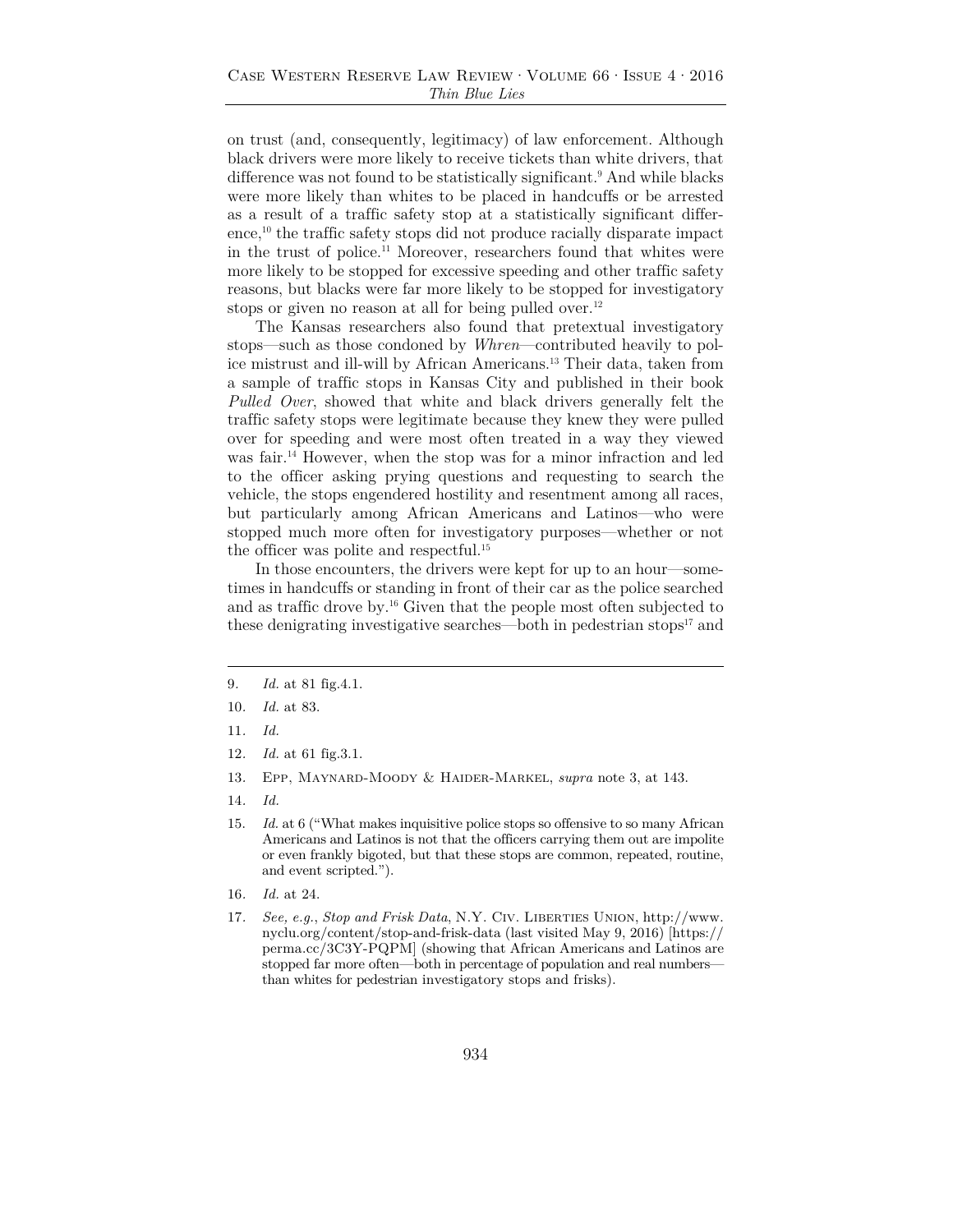traffic stops<sup>18</sup>—are black, if African Americans trust police less, it should surprise no one.

#### III. Pretextual Stops Rest on Legal Fictions

A still larger percentage of black drivers Epp surveyed knew someone or had their own personal negative experiences dealing with police officers relative to white populations, which is consistent with other studies.19 Many of those invasive and unpleasant stops are legal under existing case law,<sup>20</sup> thereby leaving the subjects of those stops with no recourse in court. Many black people who are stopped understand or believe that the potential cost of saying no to an officer could result in officer agitation—resulting in the previously mentioned hour in handcuffs or worse—and a belief the officer may end up searching the car anyway.21 Under these circumstances, while consent is "voluntarily given" in the eyes of the law, it does not feel that way to those people giving it.

Although this symposium's focus is on *Whren*, a case about stopping motorists on pretextual grounds, it is important to remember that it is one case in a larger criminal justice and Fourth Amendment milieu that creates an illusion of consent and antagonizes innocent people in the process. *Terry v. Ohio*<sup>22</sup> is another case that has led to police practices that render consent illusory.23 The Supreme Court decided *Terry*  to provide a rarely used officer-safety exception to the Fourth Amendment, while explicitly warning against the use of police stops as an

<sup>18</sup>*.* Epp, Maynard-Moody & Haider-Markel, *supra* note 3, at 105–06.

<sup>19</sup>*. See, e.g.*, Patricia Y. Warren, *Perceptions of Police Disrespect During Vehicle Stops: A Race-Based Analysis*, 57 Crime & Delinq. 356 (2011) (examining the influence of vicarious experiences of police interaction on the public's perception of police conduct).

<sup>20.</sup> *See, e.g.*, United States v. Arvizu, 534 U.S. 266, 277 (2002) (holding that an officer's "factual inferences" drawn under the "totality of the circumstances" of a traffic stop may establish reasonable suspicion of illegal activity); *see*  Epp, Maynard-Moody, & Haider-Markel, *supra* note 3, at 35 ("[T]he difference between a legal and illegal stop is not *what the officer saw and did* but *how he or she describes it*.").

<sup>21.</sup> An officer often will say, falsely, that they will get a warrant and search a car anyway to encourage a motorist to submit to a search the officer has no legal right to impose without consent. *See* Christopher Slobogin, *Deceit, Pretext, and Trickery: Investigative Lies by the Police*, 76 Or. L. Rev. 775, 781 (1997).

<sup>22. 392</sup> U.S. 1 (1968).

<sup>23.</sup> *See id.* at 30 (holding that police officers may conduct a "carefully limited search" of people the officer suspects, based on the given circumstances and the officer's professional experience, may be engaged in criminal activity).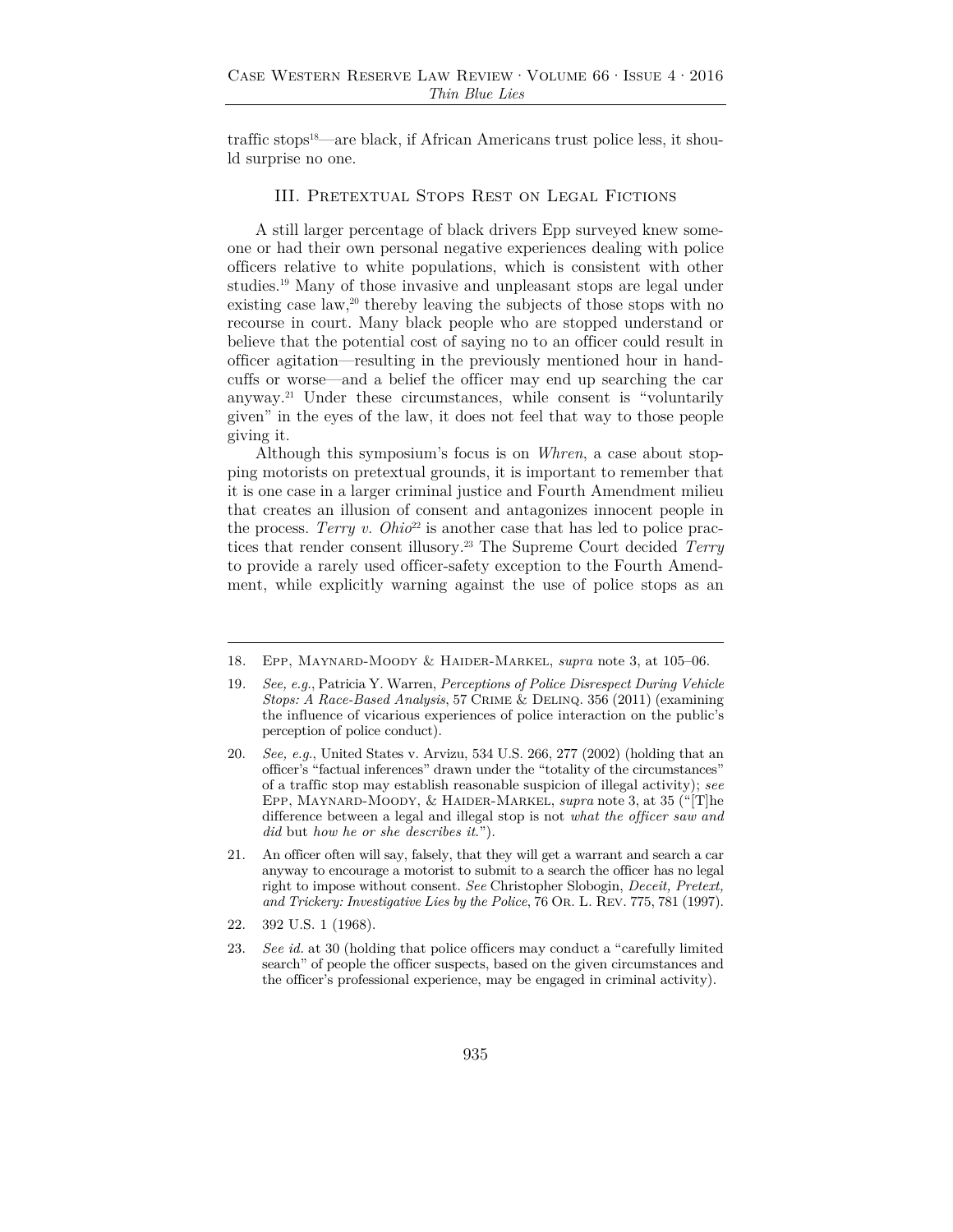interrogation tactic, particularly in minority communities.<sup>24</sup> Nevertheless, *Terry* morphed into a virtual *carte blanche* for stopping and searching pedestrians in some cities.25

In a recent concurrence in the U.S. Court of Appeals for the D.C. Circuit, Judge Janice Rogers Brown wrote about this "fiction of voluntary consent" in Fourth Amendment jurisprudence.<sup>26</sup> The case, *United States v. Gross*, 27 involved patrols of officers called "Gun Recovery Units" in predominantly black and high-crime neighborhoods in the District of Columbia.<sup>28</sup> Officers regularly stop and, with "consent," search people for firearms.29 Comparing the usual locales of these patrols with the posh, predominantly white D.C. neighborhood of Georgetown, she wrote:

As a thought experiment, try to imagine this scene in Georgetown. Would residents of that neighborhood maintain there was no pressure to comply, if the District's police officers patrolled Prospect Street in tactical gear, questioning each person they encountered about whether they were carrying an illegal firearm? Nothing about the Gun Recovery Unit's modus operandi is designed to convey a message that compliance is *not* required. While viewing such an encounter as consensual is roughly equivalent to finding the latest Sasquatch sighting credible, I submit to the

The President's Commission on Law Enforcement and Administration of Justice found that "in many communities, field interrogations are a major source of friction between the police and minority groups." It was reported that the friction caused by "[m]isuse of field interrogations" increases "as more police departments adopt 'aggressive patrol' in which officers are encouraged routinely to stop and question persons on the street who are unknown to them, who are suspicious, or whose purpose for being abroad is not readily evident." While frequency with which "frisking" forms a part of field interrogation practice varies tremendously with the locale, the objective of the interrogation and the particular officer, it cannot help but be a severely exacerbating factor in police-community tensions. *This is particularly true where the "stop and frisk" of youths or minority group members is "motivated by the officers" perceived need to maintain the power image of the beat officer, an aim sometimes accomplished by humiliating anyone who attempts to undermine police control of the streets*.

*Id.* at 14 n.11 (emphasis added) (citations omitted).

- 25*. See Stop and Frisk Data*, *supra* note 17 (documenting, based on age and race, the number of times police officers stop and frisk people in New York).
- 26*.* United States v. Gross, 784 F.3d 784, 789 (D.C. Cir. 2015).
- 27. 784 F.3d 784 (D.C. Cir. 2015).
- 28. *Id.* at 785.
- 29. *Id.* at 785–86.

<sup>24.</sup> The *Terry* Court observed: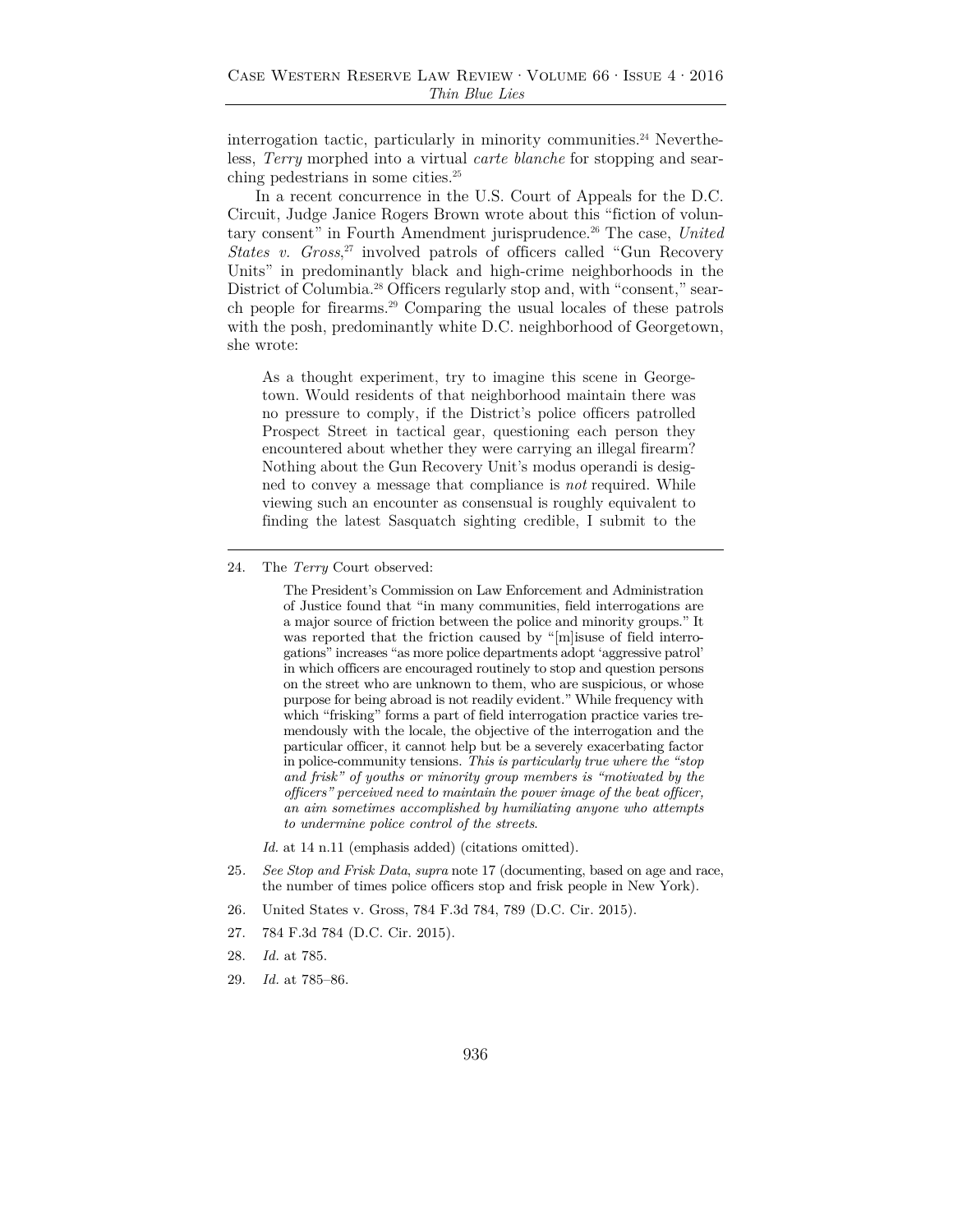prevailing orthodoxy, but I continue to reject its counterintuitive premise.30

She goes on to say:

With the guise of voluntary consent stripped away, the reality of the District's regime is revealed. It is a rolling roadblock that sweeps citizens up at random and subjects them to undesired police interactions culminating in a search of their persons and effects. If the Fourth Amendment is intended to offer meaningful protection in the context of *Terry* stops, the voluntary consent exemption cannot be used to engage with members of the public *en masse* and at random to fabricate articulable suspicions for virtually every citizen officers encounter on patrol.<sup>31</sup>

Bound by Supreme Court precedent to uphold the stops, Judge Brown concurred in judgment but her opinion of the socio-economic and—and implicitly racial—double-standard that applies in these situations could hardly be clearer.

Such disparities are hardly limited to the District of Columbia. A 2006 study showed that 18-19 year old black men in New York City had nearly an 80 percent chance of being stopped by New York City Police in a given year; that figure dips to 50-70 percent when the age group expanded to 18-to-24 year olds within the same racial demographic.32 For whites in these age groups, the percentages were 10 and 13 percent, respectively.33 This is patently unequal treatment before the law.

#### IV. Procedural Justice as Legitimacy Tool

There is a growing body of research<sup>34</sup> that suggests that what is known as "procedural justice" can mitigate some of the rancor elicited

- 33*. Id.*
- 34*. See e.g.*, Tom R. Tyler, Jonathan Jackson & Ben Bradford, *Procedural Justice and Cooperation*, *in* Encyclopedia of Criminology and Criminal Justice 4011, 4011–24 (Gerben Bruinsma & David Weisburd eds., 2014); *Comprehensive Law Enforcement Review: Procedural Justice and Legitimacy: Summary*, Cmty. Oriented Policing Servs. U.S. Dept. of Justice, http://www.cops.usdoj.gov/pdf/taskforce/Procedural-Justice-and-Legitimacy-LE-Review-Summary.pdf [https://perma.cc/5HM2-AL4X] (last visited Mar. 18, 2016).

<sup>30</sup>*. Id*. at 790 (Brown, J., concurring).

<sup>31</sup>*. Id.* at 791 (Brown, J., concurring).

<sup>32.</sup> Meares, *supra* note 5, at 654 (citing Jeffrey Fagan et al., *Street Stops and Broken Windows Revisited: The Demography and Logic of Proactive Policing in a Safe and Changing City, in* RACE, ETHNICITY, AND POLICING 309, 336 tbls.13.4A & 13.4B (Michael White & Steven Rice eds., 2010)).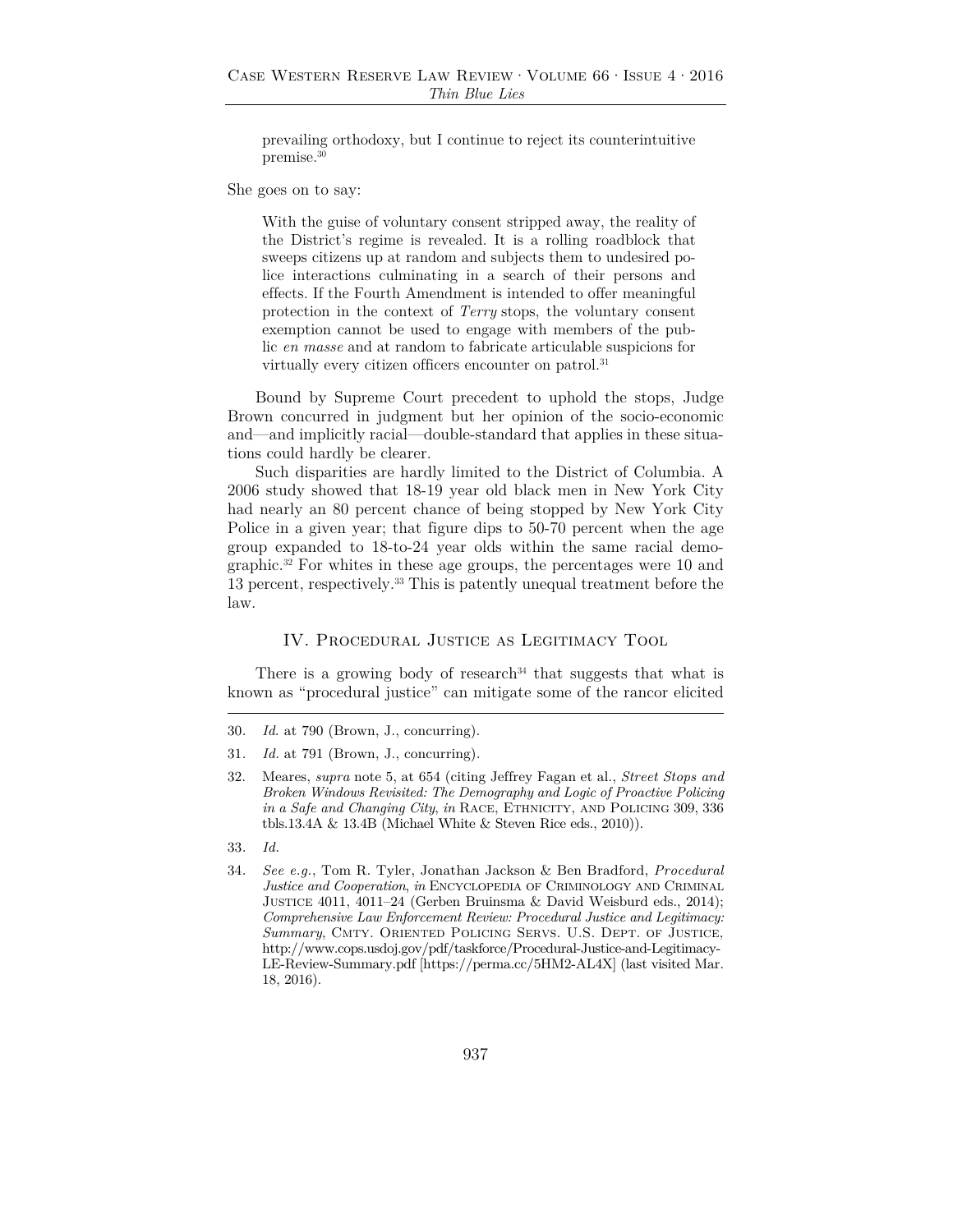by police encounters and enhance police legitimacy, whether in traffic or pedestrian stops.35 Broadly, if a police officer treats the subject with respect and fairness, the person who is stopped will more likely accept the legitimacy of the stop regardless of outcome—even if that outcome is ticketing or arrest. But it is very important that procedural justice is considered for the whole of the stop, not just whether the police officer was friendly or polite after pulling someone over. An overemphasis on  $k$ indness and courteousness $36$  may discount the impact of the decisionmaking that led to the initial contact or encounter with police in the first place.

Social Psychologists Tom R. Tyler and E. Allan Lind suggest that there are three conceptual components police must satisfy with an individual to establish legitimacy and thus provide adequate procedural justice: trust, standing, and neutrality.37 *Trust* is the amount of belief a person has that an authority figure will act fairly and benevolently in the future.38 *Standing* refers to a person's belief that the authority figure recognizes the inherent value of a person, exemplified by politeness and courteousness in interaction.39 *Neutrality* refers to a person's perception that he is not being discriminated against because of his membership in a minority group or other nonindividualized category.40

One conceptual pitfall when applying procedural justice to a pretextual stop is that the stop itself is based on an officer's hunch that very often has a racial component<sup>41</sup> that may be perceived by the person

- 38*.* Meares, *supra* note 5, at 659.
- 39. *Id.*
- 40*. Id.*

<sup>35.</sup> *See* Epp, Maynard-Moody & Haider-Markel, *supra* note 3, at 4 ("The first assumption [of racial profiling] is that what African Americans find offensive—and what ultimately distinguishes a racially problematic stop from a racially legitimate stop—is primarily officer rudeness and disrespect, not other elements of the stop itself."); *see also* Jake Horowitz, *Making Every Encounter Count: Building Trust and Confidence in the Police*, Nat'l Inst. for Justice (2007), http://www.nij.gov/journals/256/pages/buildingtrust.aspx [https://perma.cc/Q2ZP-6AD4] ("If [a person in contact with police] believes that the officer was fair and professional, then that person is more likely to have positive impressions of future encounters with police.").

<sup>36</sup>*. See* Epp, Maynard-Moody & Haider-Markel, *supra* note 3, at 48–51 (discussing police response to complaints of racial bias by instructing officers to be more polite and professional).

<sup>37.</sup> Tom R. Tyler & E. Allan Lind, *A Relational Model of Authority in Groups*, 25 Advances in Experimental Soc. Psychol. 115, 158–59 (1992).

<sup>41</sup>*. See* Epp, Maynard-Moody & Haider-Markel, *supra* note 3, at 41–48 (discussing the "cognitive monster" of individual and systemic race bias in policing and explaining that many American police departments made a concerted effort to address racism within the ranks but focused heavily on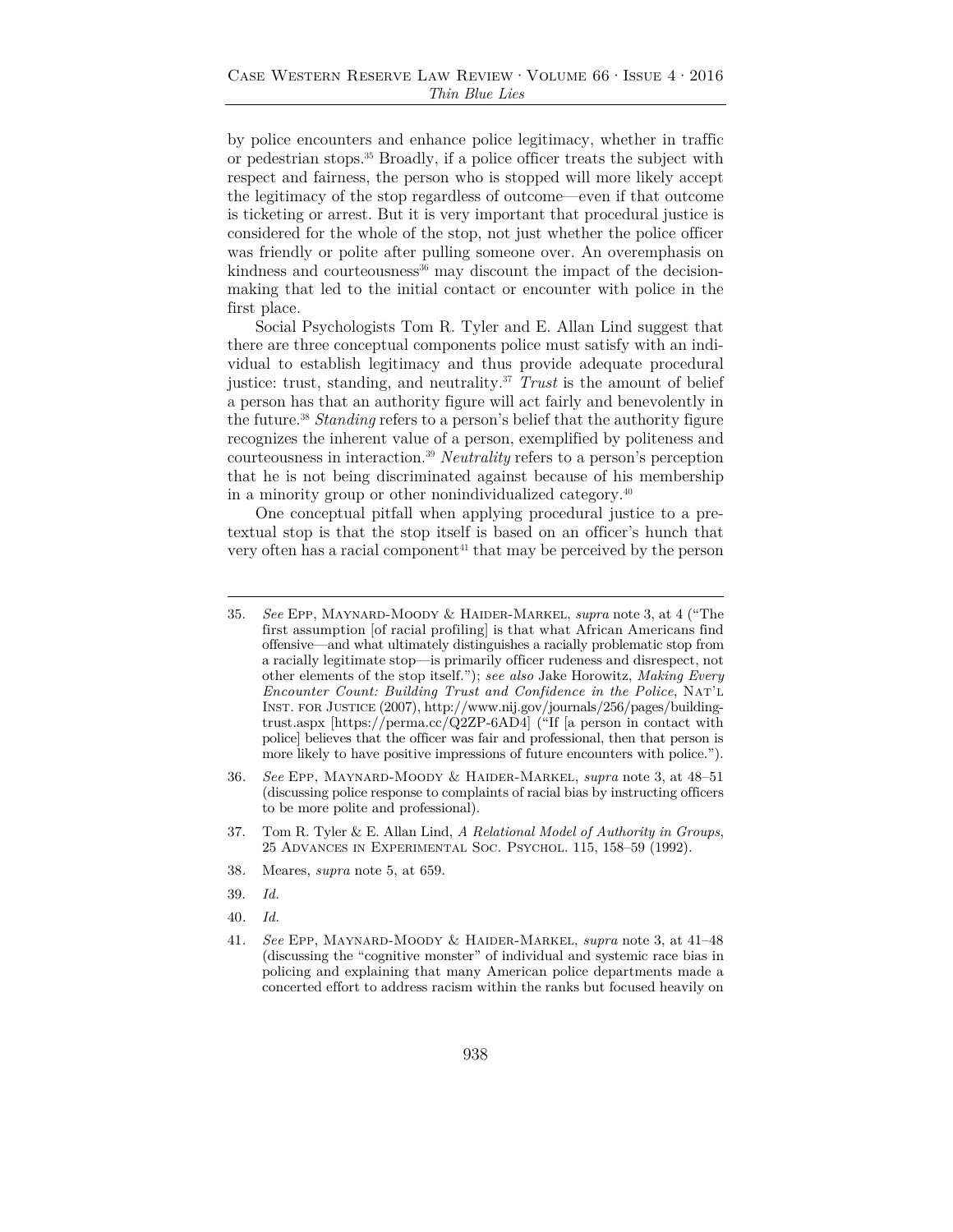stopped. Thus, before the officer has a chance to establish standing through courtesy—laying the groundwork for trust in the future—the neutrality component will be negated and adequate procedural justice will be rendered practically impossible. Some examples follow.

Sometimes the area where a person is stopped is a predominantly black neighborhood with high drug activity or violence, as in the case Judge Brown wrote about. Yet, most people who live in those neighborhoods are not, in fact, drug or other criminal offenders. But their proximity to drug trade makes them targets for these pretextual stops, undermining the expectation of individualized suspicion that our Fourth Amendment is supposed to protect. Most people who are stopped with pretext are innocent and there is no consensus that pretextual stops or disorder-driven 'broken-windows' style policing reduce crime.<sup>42</sup> As a result, such aggressive policing can make innocent people feel they are treated like criminals in their own neighborhoods, without making that neighborhood demonstrably safer from crime.

Other times, the area where a black driver is stopped is an affluent white neighborhood. Here, investigatory stops of black drivers may start off with something like "Where are you going? Why are you around here?"43 This imposition—and the unsubtle implication that black people do not belong in certain areas—harkens back to a time in America's not-so-distant past in which blacks were not viewed as full citizens by either law or custom. The United States has destroyed its explicitly racially discriminatory laws, but in some ways, many law enforcement customs maintain the racial divisions within broader society.

Whether an investigatory stop happens in a poor black neighborhood or an affluent white one, pretext for the stop plausibly—studies like Epp's suggest *implicitly*—has a racial component. This perceived

courteousness and professionalism without paying much attention to any policies that led to negative encounters).

<sup>42.</sup> *See Broken Windows Policing*, Ctr. for Evidence-Based Crime Pol'y, http://cebcp.org/evidence-based-policing/what-works-in-policing/researchevidence-review/broken-windows-policing/ [https://perma.cc/PZ5S-NWQJ] (last visited Feb. 12, 2016) ("There is . . . no consensus on the existence of a link between disorder and crime, and how to properly measure such a link if it does indeed exist. For example, [Wesley G.] Skogan's (1990) research in six cities did suggest a relationship between disorder and later serious crime, but [Bernard] Harcourt (2001) suggested in a re-analysis of Skogan's (1990) data that there was no significant relationship between disorder and serious crime. Hence, there is no clear answer as to the link between crime and disorder and whether existing research supports or refutes broken windows theory."); *see also*, D.A. Josi., M.E. Donahue & R. Magnus, *Conducting Blue*  Light Specials or Drilling Holes in the Sky: Are Increased Traffic Stops Better *than Routine Patrol in Taking a Bite out of Crime?*, 1 POLICE PRAC. AND Res. 477 (2000) (noting that research showed that increases in targeted enforcement had mixed results).

<sup>43.</sup> Epp, Maynard-Moody & Haider-Markel, *supra* note 3, at 5.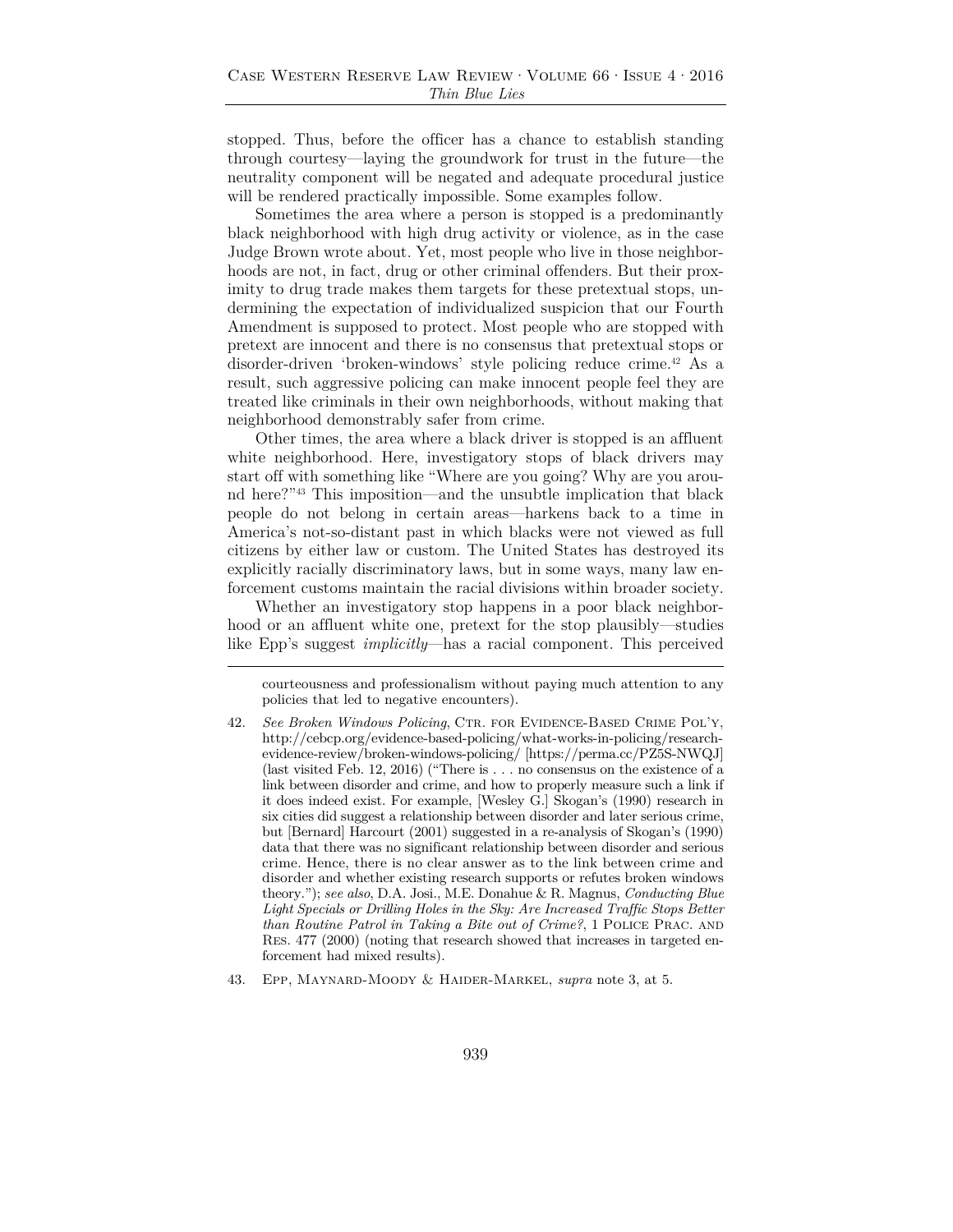lack of neutrality compounded with a flimsy initial reason for a stop undermines the stop as a legitimate exercise of power<sup>44</sup> and thus detracts from police legitimacy.

## V. The Pretextual Stop is a Dishonest Practice Incompatible with Procedural Justice

Many officers who conduct pretextual stops have been trained to ask questions that may lead to a search.45 A given officer has likely also been trained to ask for consent—sometimes in ways that play fast and loose with the truth.<sup>46</sup> Broadly put, courts have determined that a certain amount of deception is legal, so long as it is not to deprive rights of the individual directly.47 But the person being goaded and deceived is more often than not disinterested in case law.

Professor Christopher Slobogin, relying on the philosophy of Sissela Bok, has written on the ethics—rather than simply the legality—of police lying under different circumstances, particularly during the investigative process. Slobogin concludes that, insofar as police officers should ever lie, it should be done after the person has been arrested or after the police have established they have probable cause to arrest a person48—such as to illicit a confession from a murder suspect during interrogation. In such circumstances, a person's position relative to law enforcement as a putative lawbreaker clarifies the relationship as a potentially antagonistic one and the need for trust is lessened.

Slobogin suggests limiting police dishonesty to people who are deemed to be criminal suspects, such as an officer posing as a door-todoor salesman to investigate a possible kidnapping, rather than using deception as a regular tactic to be used against everyone and anyone<sup>49</sup> to effectively end-run around constitutional protections. Put another way, police should not lie to gain consent for a search that is otherwise

<sup>44</sup>*. See id.* at 132–33 (citing data to show that investigatory stops are consistently evaluated negatively, even when the officer is respectful).

<sup>45</sup>*. Id.* at 38.

<sup>46</sup>*. Id.*

<sup>47</sup>*. See, e.g.*, *In re* D.A.S., 391 A.2d 255 (D.C. 1978) (holding that police deception about the amount of evidence against a defendant did not invalidate voluntary plea under the circumstances of the case); Frazier v. Cupp, 394 U.S. 731 (1969) (holding that a voluntary confession was admissible, despite the fact that the defendant's interrogator falsely told the defendant that a companion had already confessed); *but see* Collazo v. Estelle 940 F.2d 411 (9th Cir. 1991) (holding that, where police deceived a defendant into believing that it would hurt the defendant's case to demand an attorney, the defendant's confession was involuntary).

<sup>48.</sup> Slobogin, *supra* note 21, at 777.

<sup>49</sup>*. Id*. at 802–03.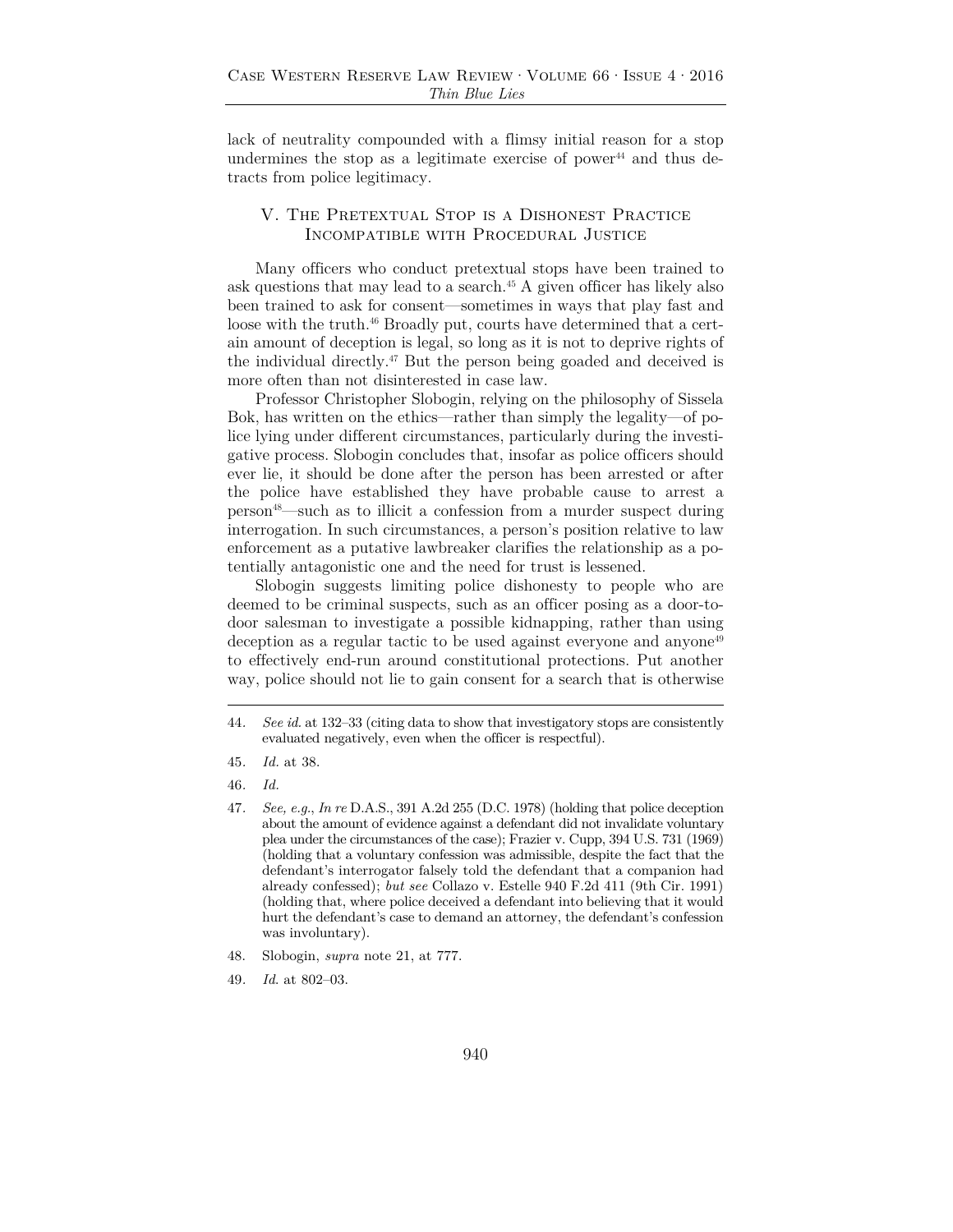not supported by circumstances or available evidence. The late Carl Klockars suggested that the moral justification for police lying relies on "the principle of nonmaleficence"<sup>50</sup>: "[T]he avoidance of harm  $\dots$ . justifies both the police use of lies and the use of force in pursuit of criminals. Moreover, it is also the source of limits on both force and lies, providing that no more of either be used than is necessary to prevent harm."51 If such a limitation is to have any meaning, the harm that a putative lie would be used to mitigate would need to be defined as imminent—not simply the potential, hunch-based suspicion that underlies a pretextual traffic or pedestrian stop.

By definition, police officers only try to gain consent to search a car when the officers lack the probable cause to suspect criminal activity. Therefore, the use of deception to gain that consent must be used against a presumptively innocent person, subverting the principle and spirit of Fourth Amendment protections. The common police motto "To protect and to serve" is in direct conflict with the antagonism inherent in a deceptive approach to gain consent for a search to which the officer is not otherwise entitled.

Moreover, by using trickery and deceit to elicit the cooperation of a driver or person suspected of no crime shifts an officer's role from protector and public servant in a position of trust to antagonist and interrogator—even if he is doing so politely. Black people who experience these stops, particularly those who experience it repeatedly, recognize the difference and often resent it.<sup>52</sup>

Deception before arrest implies an antagonism with the "potential dupe,"53 who is any member of the general public who is subject to an investigatory stop—which Epp's and other data suggests will more than likely be black or Latino. As a tactic employed predominantly against minorities, then, the deception involved in pretextual stops undermines the principles of neutrality and trust needed to ensure procedural justice. A policy that depends on the diminution of minorities' dignity will

52. One author observed:

In most of these [pretextual] stops, the African American driver described the officer as "polite" or even "nice." In none was the driver given a ticket. And yet in each case, the driver described to us [the] fear and resentment of the experience. White drivers rarely share these experiences, making police stops a defining aspect of the racial divide in America.

Epp, Maynard-Moody & Haider-Markel, *supra* note 3, at 2.

<sup>50.</sup> Carl B. Klockars, *Blue Lies and Police Placebos: The Morality of Police Lying*, 27 Am. Behav. Scientist 529, 533 (1984).

<sup>51</sup>*. Id*.

<sup>53.</sup> Slobogin, *supra* note 21, at 811.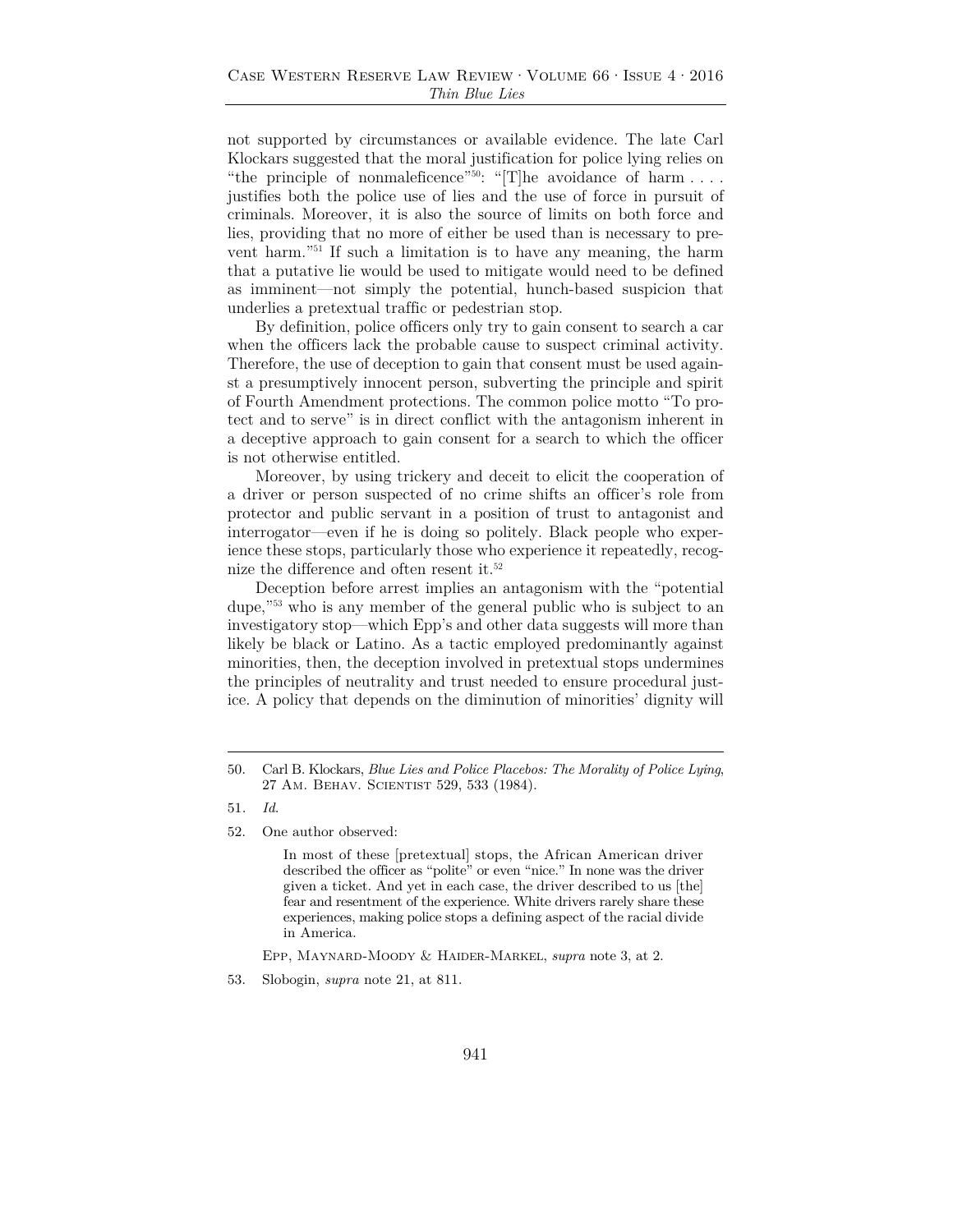undermine police—and therefore, governmental—legitimacy<sup>54</sup> and likely inflict harm upon those communities.<sup>55</sup>

#### VI. Changing Institutional Incentives

The stops based on racialized suspicion and subsequent deceptions employed to gain consent for searches are, at their core, institutional choices. Pretextual stops, like all traffic or pedestrian stops, are discretionary. That is, police could not stop every person who exceeded the speed limit or whose license plate light burned out, even if they wanted to. While officers are tasked with enforcing our traffic and criminal laws, there is no mandate to use the investigatory stop as a crimecontrol tactic, and certainly there is no requirement to deceive drivers while doing so. Therefore, it is up to the police departments themselves to reevaluate and perhaps discontinue the use of the pretextual investigatory stop.

Unfortunately, fixing the legitimacy problem is not as simple as weeding racist and prejudiced officers out of police departments—even if doing such a thing were simple. Over time, police officers have become more professionalized and less likely to use profanity or racial epithets that would indicate open racial hostility. Yet there are systemic incentives at play that allow and encourage subtle yet racially problematic behaviors to proliferate. These incentives continue to sow the seeds of distrust between police and minority communities. The effect of these incentives is an erosion of police and criminal law legitimacy—and thus social cohesion—that is essential for a community to thrive and prosper.

These incentives include, first and foremost, the prosecution of the Drug War. Discussing *Whren* in particular, whatever putative utility investigatory stops provide is concentrated heavily fighting the War on Drugs. Contraband seizures look good on arrest reports and big scores look good for cameras. But those busts say nothing about the humiliating experiences of countless innocent people stopped before finding that one car full of drugs and guns out of many fruitless and invasive searches. And because the drug trade is so lucrative—not just for the dealers, but also for the enforcers through asset forfeiture<sup>56</sup> and other

<sup>54</sup>*. Id*. at 796 ("[D]eception during . . . searches and seizures . . . diminishes the dignity and autonomy of the dupe."); *see also* Sissela Bok, Lying: Moral Choice in Public and Private Life 142 (2d. ed. 1999) ("[W]hen a government is known to practice deception, the results are self-defeating and erosive.").

<sup>55</sup>*. See* Hart, *supra* note 1, at 37 ("[T]he community is interested in the defendant's realization of his potentialities as a human being and in the contributions he can make to community life.").

<sup>56</sup>*. See generally* Dick M. Carpenter II et al., Institute for Justice, Policing for Profit: The Abuse of Civil Asset Forfeiture (2d ed. 2015), http://ij.org/wp-content/uploads/2015/11/policing-for-profit-2nd-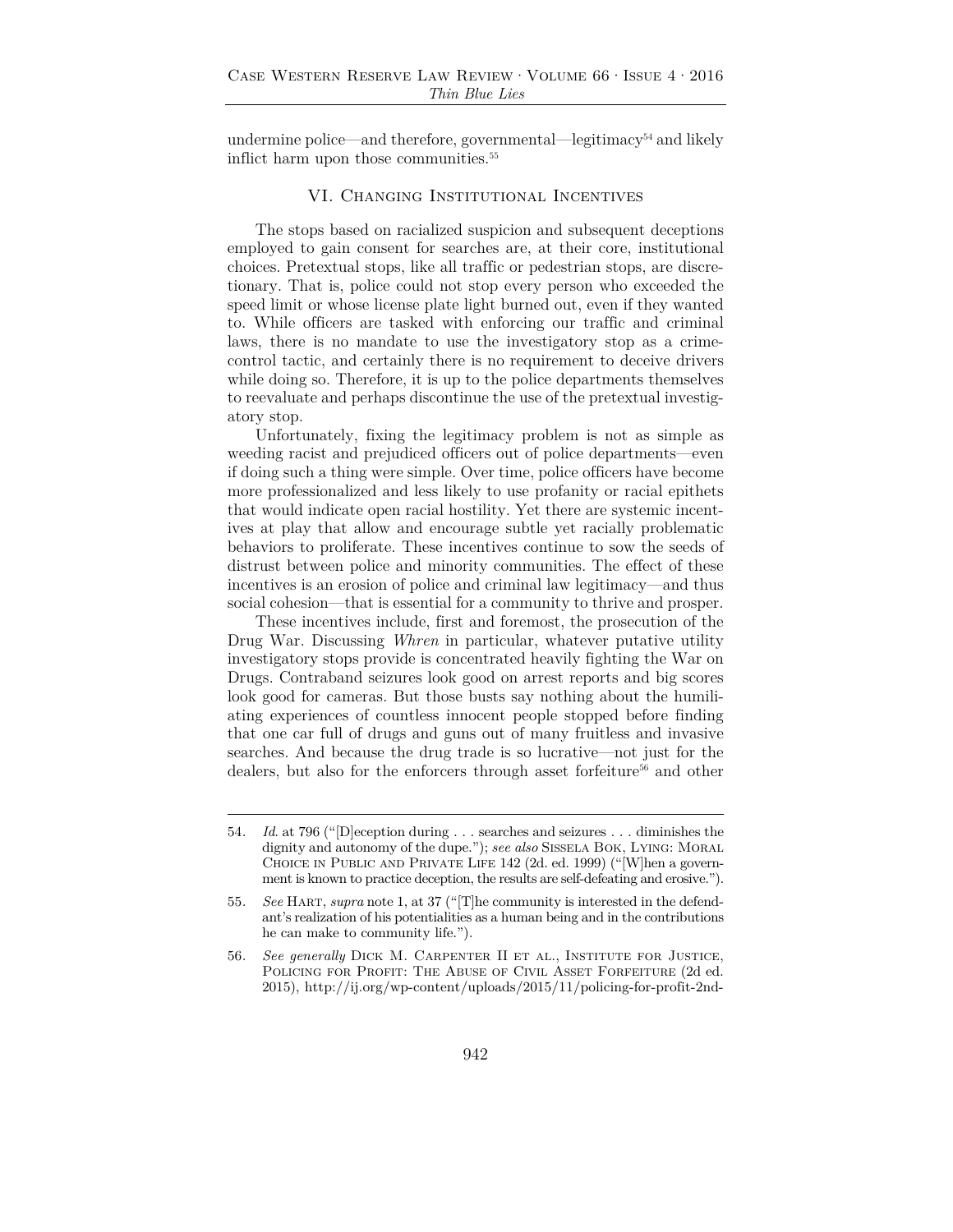incentives such as federal grants for drug enforcement task forces<sup> $57$ </sup> limited police resources are steered toward drug enforcement and away from public safety and crime solving.

The second major incentive is the arrest-as-metric for police success. Whether or not there is an unofficial quota, officers may maximize arrests for arrests' sake because they are easily quantifiable. Again, the Drug War becomes a primary driver of arrests due to America's considerable drug appetite. But even beyond that, aggressive "broken windows"58 style policing leads to crackdowns on loiterers, grey market tobacco sales, truancy, and other minor offenses—several of which have racist origins dating back to the post-Civil War American South.<sup>59</sup> Aggressive order enforcement has always and continues to fall disproportionately on black Americans.60 It sometimes manifests itself as harassment, leading to dramatic confrontations like we saw in Staten Island that led to the death of Eric Garner.<sup>61</sup> More broadly, zerotolerance policing disrupts the lives of minor offenders and adds to their criminal records, $62$  making them less employable and less valuable in a

edition.pdf [https://perma.cc/6YME-4XJC] (discussing how civil asset forfeiture laws are used to seize property).

- 57. Drug Policy Alliance, Federal Byrne Grants: Drug War Funds Available for Drug Treatment 1 (Sept. 2010).
- 58. Also known as "order maintenance" policing, broken windows is the nickname given to aggressive policing of low-level crimes in order to prevent more serious crimes. It is named for the article that is thought to have shifted public strategy. George L. Kelling & James Q. Wilson, *Broken Windows*, The Atlantic (Mar. 1982), http://www.theatlantic.com/magazine/archive/ 1982/03/broken-windows/304465/ [https://perma.cc/CK38-L2AH].
- 59*. See generally* Douglas A. Blackmon, Slavery by Another Name: The Re-Enslavement of Black Americans from the Civil War to World War II (2008) (providing a history of the evolution of law enforcement in post-war years, specifically the enforcement of vagrancy and other nuisance laws to deprive freedmen of their liberty).
- 60*. See generally* Khalil G. Muhammad, The Condemnation of Blackness (2010) (providing a thorough history of the use of criminal statistics and perceptions of black Americans as rationale for social and criminal justice policies).
- 61. Joseph Goldstein & Nate Schweber, *Man's Death After Chokehold Raises Old Issue for the Police*, N.Y. Times (July 18, 2014), http://www.nytimes. com/2014/07/19/nyregion/staten-island-man-dies-after-he-is-put-inchokehold-during-arrest.html [https://perma.cc/V4ZK-AUVN].
- 62. Editorial, *Broken Windows, Broken Lives*, N.Y. Times (July 25, 2014), http://www.nytimes.com/2014/07/26/opinion/broken-windows-brokenlives.html?\_r=0 [https://perma.cc/23EQ-A2XS].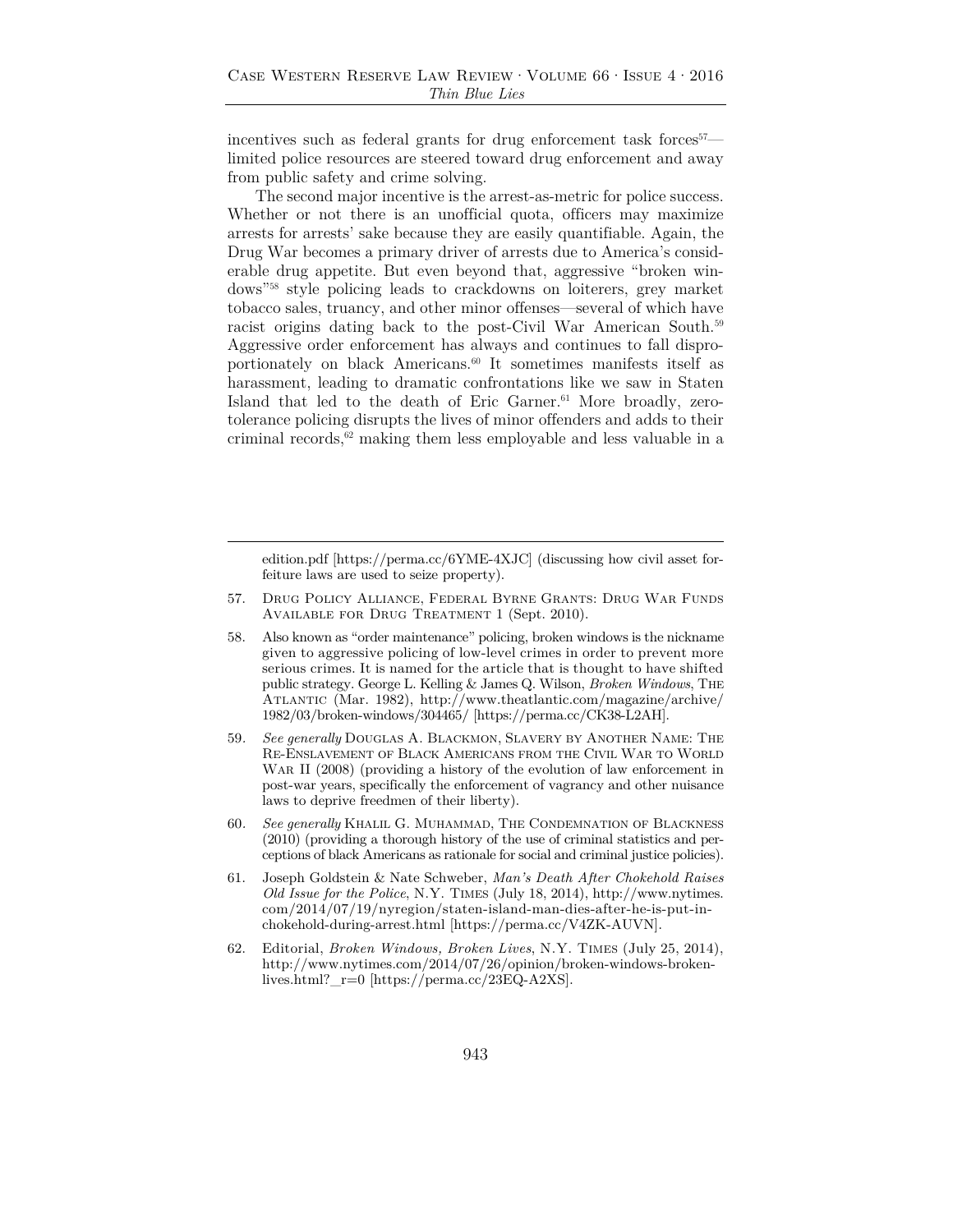market economy.63 Fewer legal economic opportunities may make reoffending more likely, trapping people in a spiral of petty crime and incarceration.

The third incentive, as the late William Stuntz lamented in his book *The Collapse of American Criminal Justice*, is the political pressure for aggressive policing—the fears of the wider (and whiter) electorate—that results in punitive measures mostly meted out on minority communities.64 Because whites' interactions with police are more likely to be traffic-safety stops or responses to calls for assistance rather than dubious pretextual stops and searches, they generally are not exposed to the questionable practices concomitant with aggressive law enforcement. Due to the perceptions of the nature of police interactions based on first- and second-hand knowledge, many white Americans have little reason to doubt the veracity and efficacy of the procedural guarantees in the Constitution and rulings of the Supreme Court. The proposition that legal opinions such as *Whren* and *Terry* effectively undermine the very rights they are supposed to protect when applied in practice<sup>65</sup> is counter-intuitive and thus the police benefit from a popular assumption of fairness. In short, because white Americans are more likely to receive procedural justice, they are less likely to be sensitive to complaints of systemic bias.

- 63*. See* Jonathan Blanks, *Our Criminal Justice System is Making it Really*  Hard for People to Find Jobs, WASH. POST (Sept. 30, 2014), https://www. washingtonpost.com/posteverything/wp/2014/09/30/our-criminal-justicesystem-is-making-it-really-hard-for-the-poor-to-find-jobs/ [https://perma.cc/ ZX8T-ACKH].
- 64. *See* William J. Stuntz, The Collapse of American Criminal Justice 15–40 (2011) (describing "tough on crime" politics in white suburbia and the subsequent distribution of police resources and tactics in minority enclaves).
- 65. In dismissing the racial profiling challenge under the Fourth Amendment in *Whren v. United States*, Justice Antonin Scalia wrote, "[w]e of course agree with petitioners that the Constitution prohibits selective enforcement of the law based on considerations such as race." 517 U.S. 806, 813 (1995). The layperson is unlikely to distinguish (or care about) the doctrinal differences between unreasonable searches under the Fourth Amendment and Equal Protection under the Fourteenth Amendment as the officer is rifling through his car looking for drugs that are not there *again*. Though proper legal procedure is necessary for stable jurisprudence, the practical effect of *Whren* is to enable racial profiling by way of technical violation. Because governmental legitimacy relies on perception of the individual or community under its rule, the doctrinal differences are irrelevant to the layperson outside of a courtroom. As for *Terry*, that "stop and frisk" became a gun control and quality of life tactic under then-New York City Mayor Michael Bloomberg runs counter to the Court's admonition in *Terry*'s footnote 11. Terry v. Ohio, 392 U.S. 1, 14 n.11, 17 n.14 (1968). Although *dicta*, the Court clearly warned about such tactical use rather than the officer-safety exception to general Fourth Amendment protection against search and seizure. *Id.*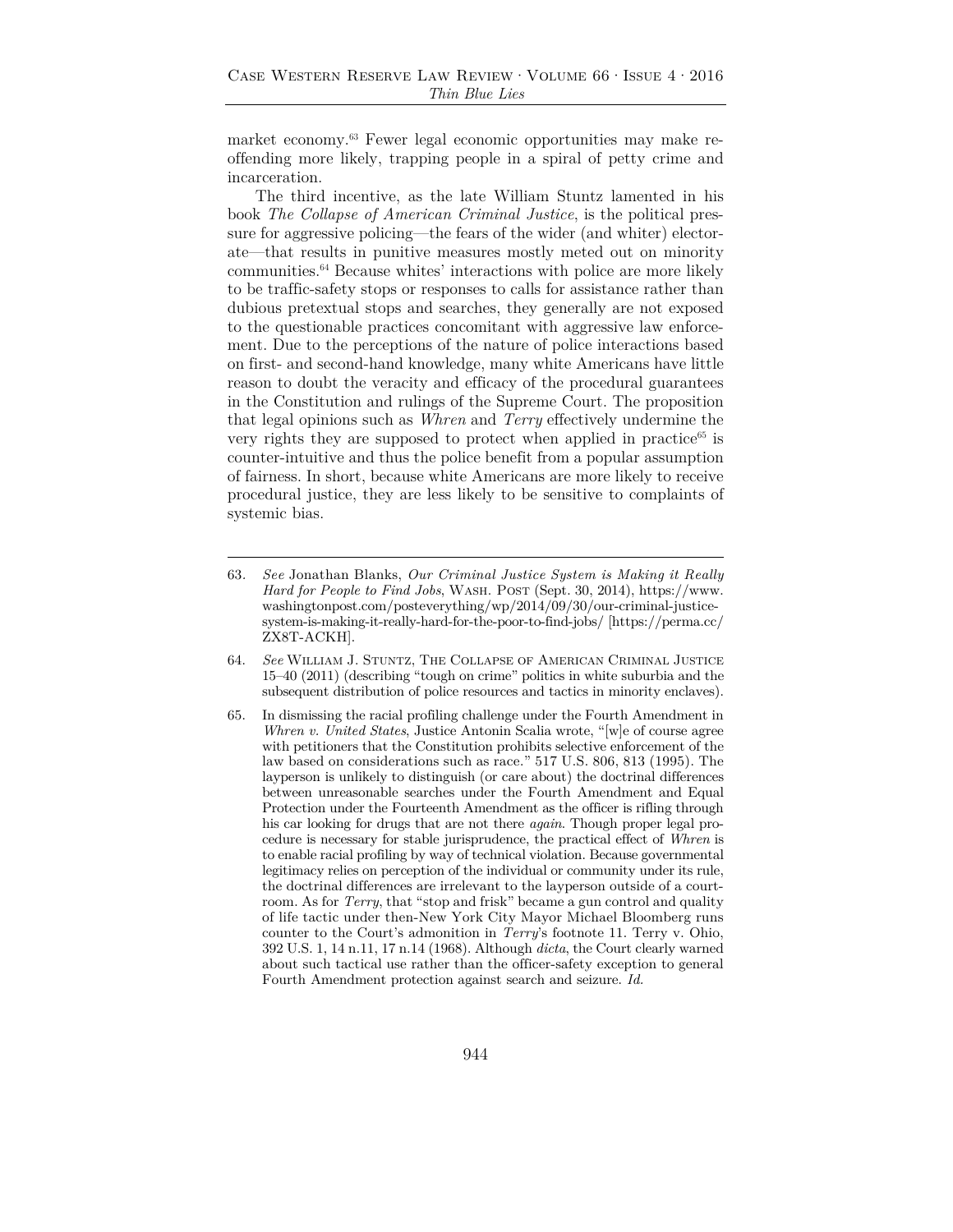Taken together, these incentives reward aggressive enforcement, irrespective of justice or public safety. The democratic check against abuse is weak because it is often concentrated in areas that do not feel the direct effects of that enforcement. This is a recipe for ignorance and tolerance of police abuse, such as questionably consensual searches after pretextual stops, under the guise of law.

### VII. Legal Reform and "Legitimacy-Based Law Enforcement Policy"

Ending the Drug War is the singular macro-policy change that can reduce the harms caused by aggressive antagonistic policing. As this change is unlikely—though marijuana liberalization seems to be proceeding at an increasing pace among the states $66$ —the push for wholesale reforms in what is legal and illegal may need to take a backseat to a public reexamination of how police officers go about their jobs. Such a reexamination would include the priority and methods of enforcement of the laws still on the books. A shift toward a more public-safety oriented policing would likely improve percieved legitimacy in our law enforcement system.

At the agency level, professors Cynthia Lum and Daniel Nagin suggest two guiding principles for policing in a democratic society:

1. Crime prevention, not arrests, should be the paramount focus of police organizations and the metric by which they are evaluated.

2. Citizen response to the police and their tactics for preventing crime and disorder matter independent of police effectiveness in these functions.<sup>67</sup>

These two principles get to the heart of police legitimacy: increasing institutional respect for citizens by focusing on keeping them safe and responding to their needs. These principles move toward what Yale law professor Tracey Meares calls "legitimacy-based law enforcement policy."68 She writes, "A legitimacy-based program of law enforcement will focus more on persuasion than it will focus on punishment. And to

<sup>66</sup>*. See State Policy*, Marijuana Policy Project, https://www.mpp.org/ states/ [https://perma.cc/XZL6-NHCS] (last visited Mar. 20, 2016) (noting differences in marijuana policy across the United States).

<sup>67.</sup> Cynthia Lum & Daniel Nagin, *Reinventing American Policing: A Seven-Point Blueprint for the 21st Century*, CRIME AND JUSTICE: A REVIEW OF Research (forthcoming 2016); Cynthia Lum & Daniel S. Nagin, *Reinventing American Policing*, The Crime Report (June 24, 2015), http://www. thecrimereport.org/news/articles/2015-06-reinventing-american-policinga-seven-point-blueprin [https://perma.cc/C5VJ-QNKN].

<sup>68.</sup> Meares*, supra* note 5, at 660.